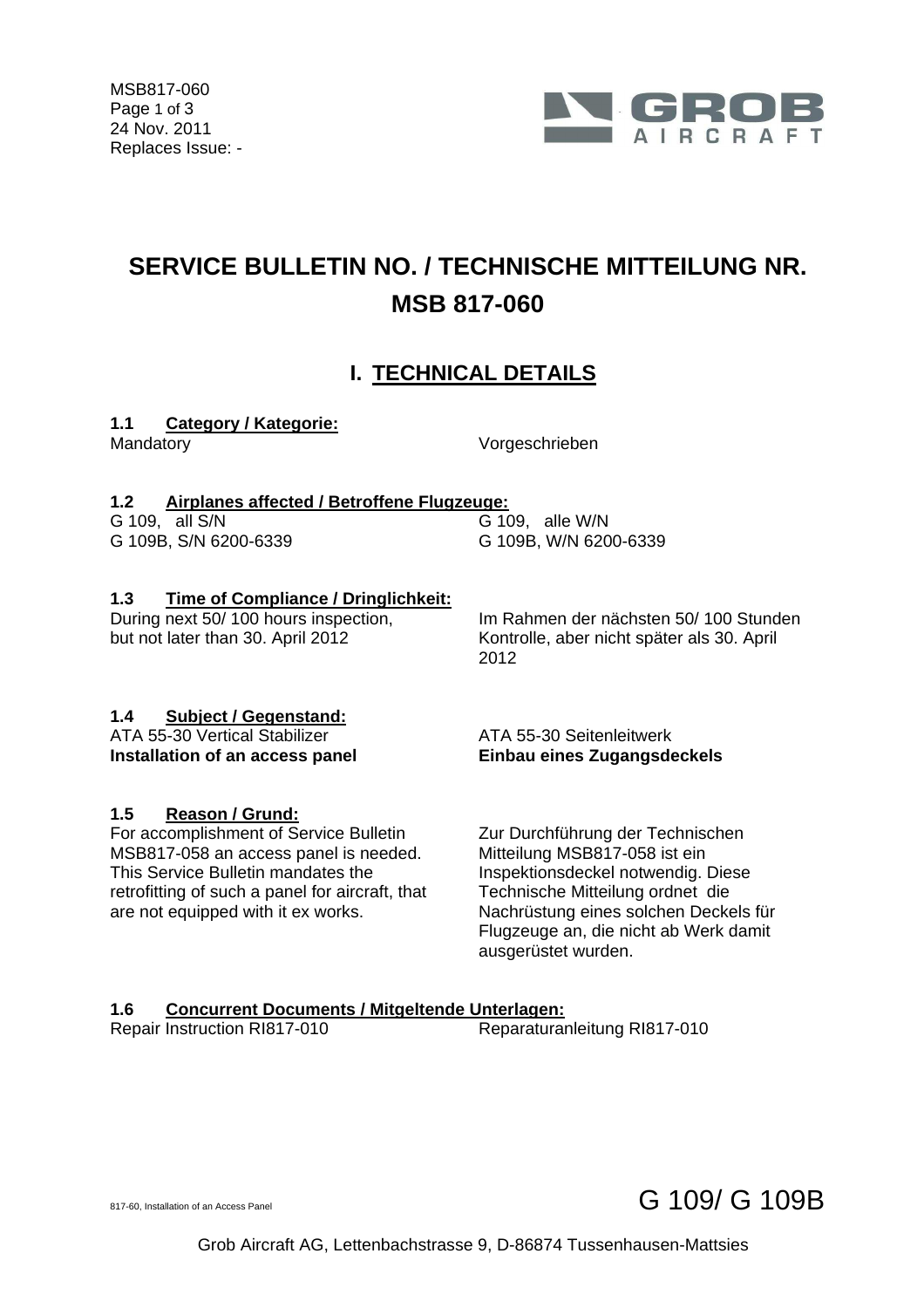MSB817-060 Page 2 of 3 24 Nov. 2011 Replaces Issue: -



#### **1.7 Approval Note / Genehmigungsvermerk:**

The technical content of this document is approved under the authority of EASA Design Organization Approval No. EASA.21J.030.

These information or instructions relate to repair instruction no. RI817-010 which has been approved under the authority of EASA Design Organisation Approval No. EASA.21J.030.

 Die technischen Informationen in diesem Dokument sind im Rahmen der Privilegien des EASA Entwicklungsbetriebs Nr. EASA.21J.030 genehmigt.

 Die Informationen und Anweisungen beziehen sich auf die Reparaturanleitung Nr. RI817-010, die im Rahmen der Privilegien des EASA Entwicklungsbetriebs Nr. EASA.21J.030 genehmigt wurden.

#### **1.8 Accomplishment – Instructions / Durchführung – Anweisungen**

1.8.1 Install Access panel i.a.w. RI817-  $010$  Inspektionsdeckel gemäß RI817-010 einbauen. 1.8.2 Release aircraft into service Flugzeug zum Flugbetrieb freigeben.

### **1.9 Repetitive Action / Wiederkehrende Massnahmen**

none keine keine keine keine keine keine keine keine keine keine keine keine keine keine keine keine keine ke

# **II. PLANNING INFORMATION**

#### **2.1 Weight and CG / Gewicht und Schwerpunktlagen**

After the modification a weighing has to be performed.

 Nach Abschluss der Umrüstung ist eine Wägung durchzuführen.

# **2.2 Material and Availability / Material und Verfügbarkeit**

see Repair Instruction RI 817-010 siehe Reparaturanleitung RI 817-010

# **2.2 Special Tools / Spezialwerkzeuge**

see Repair Instruction RI 817-010 siehe Reparaturanleitung RI 817-010

- **2.3 Labor costs / Arbeitsaufwand** n/a **Nicht verfügbar**
- 

#### **2.4 Reference documents / Referenzunterlagen** Wartungshandbuch G 109/ G 109B

# **2.5 Credit / Vergütung**

N/A Nicht zutreffend

Grob Aircraft AG, Lettenbachstrasse 9, D-86874 Tussenhausen-Mattsies

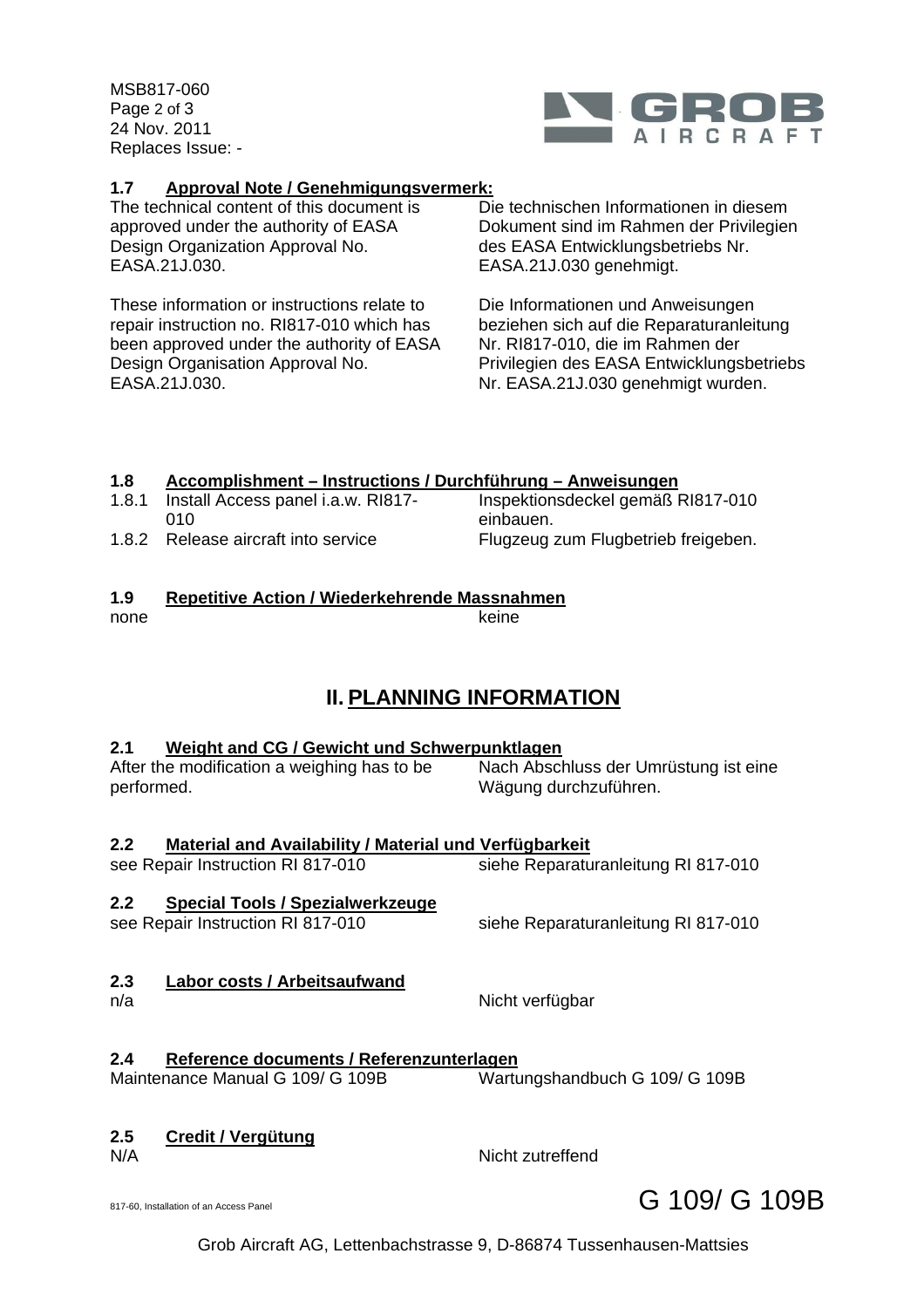MSB817-060 Page 3 of 3 24 Nov. 2011 Replaces Issue: -



# **III. REMARKS / SONSTIGES**

Execution of the instructions in paragraph 1.8 have to be performed

- in EASA countries by certifying staff according to Article 5 VO EG 2042/03 (VO EG 1056/2008) Appendix III – Part 66 or an authorized aviation workshop
- in non-EASA countries by approved personnel according to national regulations

and have to be certified in the logbook by an authorized inspector.

If you have sold your aircraft in the meantime, we kindly ask you to forward this information to the new owner and provide us with the address of the new owner with the respective serial number.

For questions and assistance please contact:

Die Maßnahmen in Kapitel 1.8 sind

- in EASA-Staaten von freigabeberechtigtem Personal gem. Artikel 5 VO EG 2042/03 (VO EG 1056/2008) Anhang III - Teil 66 oder einem autorisierten Wartungsbetrieb
- in nicht EASA-Staaten von berechtigtem Personal gem. nationalen Vorschriften

durchzuführen und von einem autorisierten Prüfer im Bordbuch zu bestätigen.

Sollten Sie Ihr Flugzeug in der Zwischenzeit verkauft haben, bitten wir Sie, diese Mitteilung an den neuen Besitzer weiterzuleiten und uns Namen und Anschrift des neuen Besitzers, sowie Werknummer des Flugzeugs mitzuteilen.

Für Rückfragen und Unterstützung wenden Sie sich bitte an:

 Rudi Vodermeier , Head of Product Support, phone: +49 8268 998139 fax: +49 8268 998200 e-mail: productsupport@grob-aircraft.de

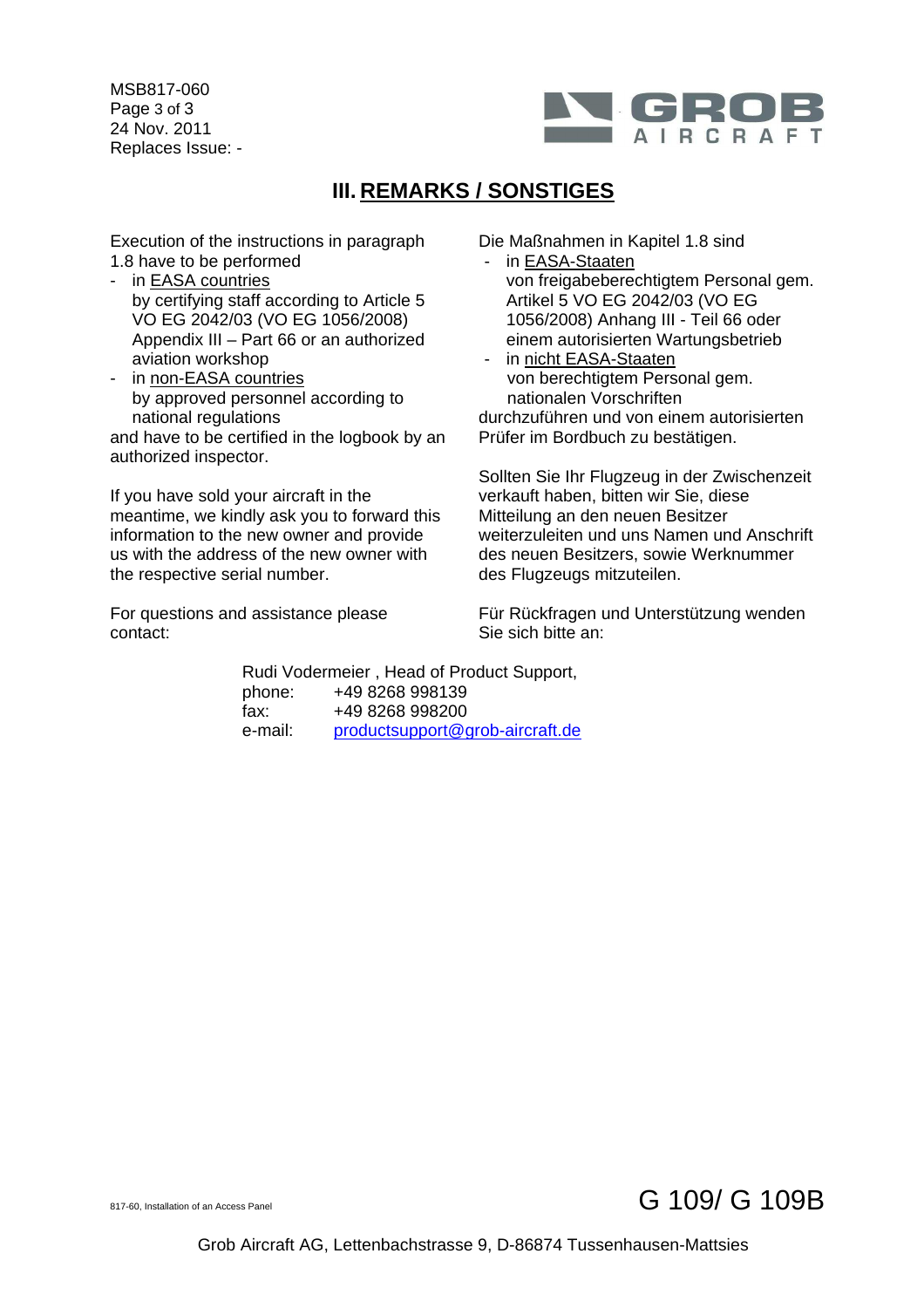

# **REPAIR INSTRUCTION REPARATURANWEISUNG**

# **RI-817-010/1**

### **1 Aircraft affected / Betroffene Flugzeuge**

| Model/s | S/Ns      |
|---------|-----------|
| G 109   | all       |
| G 109B  | 6200-6339 |

### **2 Subject / Gegenstand**

| ATA-Code:               | 55-30 | Vertical Stabilizer / Seitenleitwerk |
|-------------------------|-------|--------------------------------------|
| <b>Repair Title:</b>    |       | Retrofit of an access panel          |
| <b>Reparatur Titel:</b> |       | Einbau eines Zugangsdeckels          |

# **3 Introduction / Allgemeines**

The periodic inspection of the Nose plate demands an access hole in the vertical stabilizer. This repair instruction describes the retroactive installation.

 Die wiederkehrende Inspektion des Nasenbleches macht ein Zugangsloch im SLW notwendig. Diese Reparaturanleitung beschreibt den nachträglichen Einbau.

# **4 Concurrent Documents / Mitgeltende Unterlagen**

| Document No. Rev. / Date |            | Title / Titel                                                                                     |
|--------------------------|------------|---------------------------------------------------------------------------------------------------|
|                          |            | Grob G109 / G 109B Aircraft Maintenance Manual (AMM)<br>Grob G109 / G 109B Wartungshandbuch (WHB) |
|                          |            | Grob G109 / G 109B Repair Manual<br>Grob G109 / G 109B Reparaturhandbuch                          |
| RI-GROB-001              | 14-05-2009 | Standard Repairs / Standard Reparaturen                                                           |
| 109B-2990RI              | a          | Inspektionszugang                                                                                 |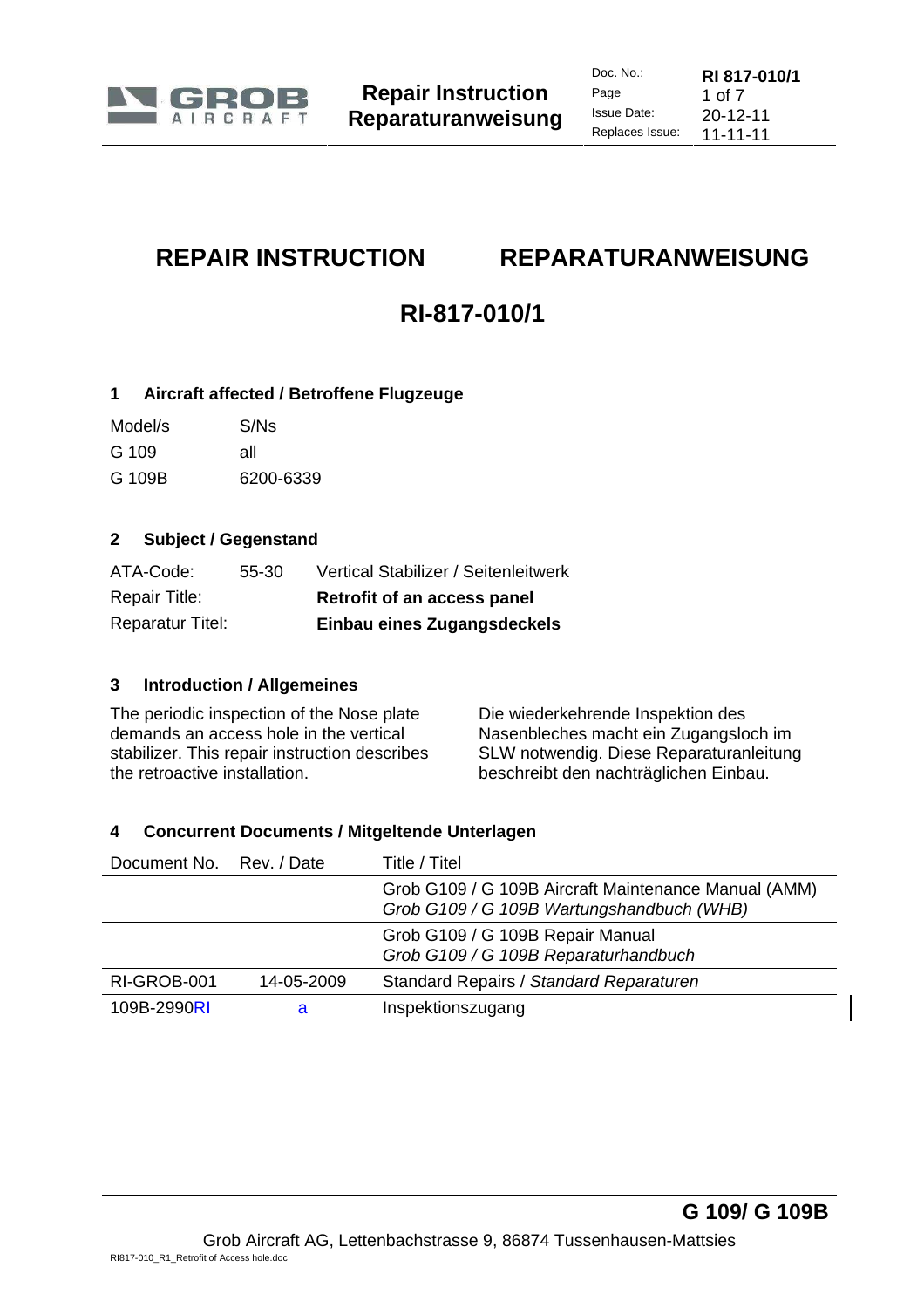

| Doc. $No.$ :    | RI 817-010/1   |
|-----------------|----------------|
| Page            | 2 of $7$       |
| Issue Date:     | $20 - 12 - 11$ |
| Replaces Issue: | $11 - 11 - 11$ |

#### **5 Approval Note / Genehmigungsvermerk**

The technical content of this document has been approved under the authority of EASA Design Organisation Approval No. EASA.21J.030.

The associated repair design has been approved under the authority of EASA Design Organisation Approval No. EASA.21J.030.

 Die technischen Informationen in diesem Dokument sind im Rahmen der Privilegien des EASA Entwicklungsbetriebs Nr. EASA.21J.030 genehmigt.

Die zugehörige Gestaltung der Reparatur wurde im Rahmen der Privilegien des EASA Entwicklungsbetriebs Nr. EASA.21J.030 genehmigt.

#### **6 Limitations / Einschränkungen**

For the whole repair works done within this repair instruction, unless otherwise stated, the following minimum overlapping lengths have to be maintained.

- for scarf joints: fabric material: 18mm for 8.4554.60 (GFK) (92140)

- for overlapping joints: fabric material: 35mm for 8.4554.60 (GFK) (92140)  Für alle in dieser Reparaturanweisung beschriebenen Reparaturen, sind – sofern nicht anders angegeben - folgende Mindest-Längen für Schäftungen / Überlappungen einzuhalten.

- für Schäftungen: Gewebe: 18mm für 8.4554.60 (GFK) (92140)

 - für Überlappungen: Gewebe: 35mm für 8.4554.60 (GFK) (92140)

| Note:    | Unless stated otherwise, proceed according to the aircraft's Structural Repair Manual.                                   |
|----------|--------------------------------------------------------------------------------------------------------------------------|
| Hinweis: | Sofern nicht anders angegeben, ist die Reparatur nach den Angaben des<br>Reparaturhandbuchs des Flugzeugs durchzuführen. |
|          |                                                                                                                          |

**WARNING:** This Repair Instruction covers only the measures necessary to retrofit an access hole in the vertical stabilizer, other damage is not subject of this RI. **WARNUNG:** Die vorliegende Reparaturanweisung betrifft nur die notwendigen Maßnahmen zum Einbau eines Zugangsdeckels in das Seitenleitwerk. Andere Schäden sind nicht Gegenstand des vorliegenden Dokuments.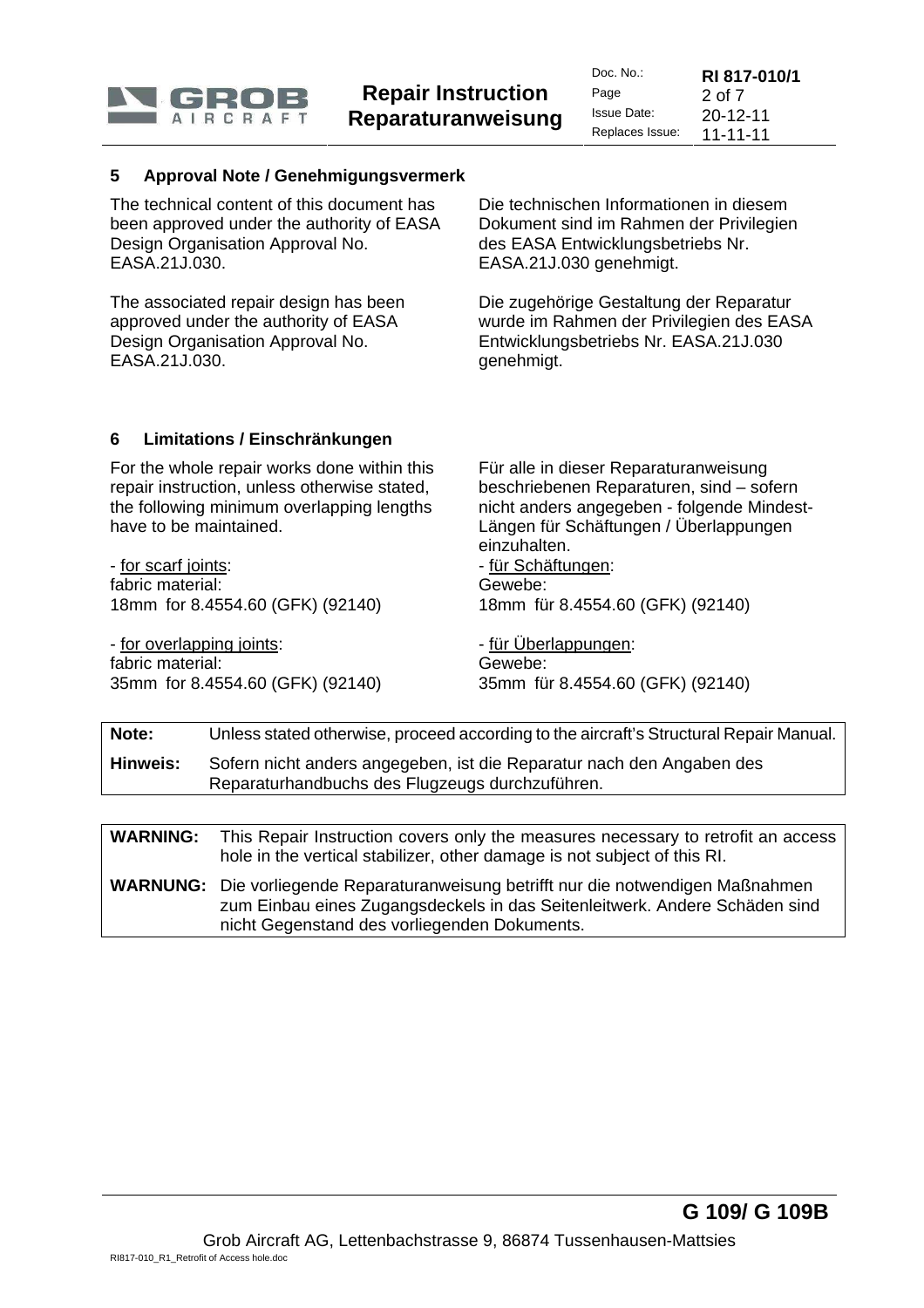

| Doc. $No.$ :    | RI 817-010/1   |
|-----------------|----------------|
| Page            | 3 of 7         |
| Issue Date:     | $20 - 12 - 11$ |
| Replaces Issue: | $11 - 11 - 11$ |

**G 109/ G 109B**

#### **7 Repair Instruction / Reparaturanweisung**

#### 7.1

Cut hole of 110mm diameter in Vertical Stabilizer according to figures for G 109 or G 109B, respectively. Adapt hole to Ring (item1 of List 9). An exact and well processed edge reduces the effort for the later necessary finishing work.

 Loch 110mm Ø gemäß Bilder für G 109 bzw. G 109B in Seitenleitwerk schneiden. Loch an Ring (lfd.Nr.1 aus Liste 9) anpassen. Ein exakter und sauber ausgeführter Lochrand reduziert die später erforderlichen Finish-Arbeiten.



Grob Aircraft AG, Lettenbachstrasse 9, 86874 Tussenhausen-Mattsies RI817-010\_R1\_Retrofit of Access hole.doc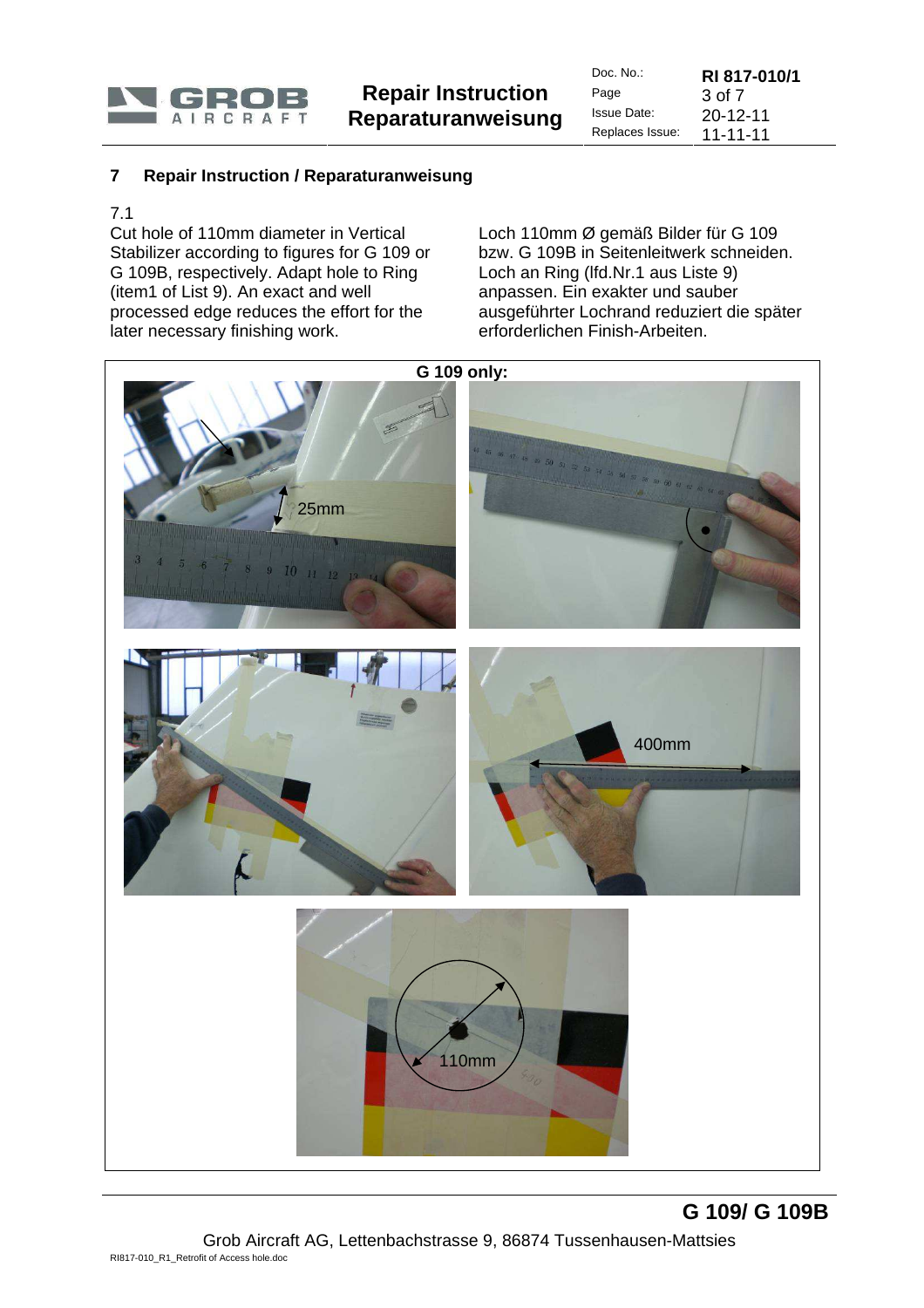

| Doc. No.:       | RI 817-010/1   |
|-----------------|----------------|
| Page            | 4 of 7         |
| Issue Date:     | $20 - 12 - 11$ |
| Replaces Issue: | 11-11-11       |



# 7.2

Remove foam min. 15mm. Fill emerging gap with Cotton flock resin.

 Schaum mind. 15mm tief aushöhlen. Entstehenden Spalt mit Baumwollflockenharz ausfüllen.



### 7.3 After curing prepare adherend surface. Nach dem Aushärten Klebeflächen

vorbereiten.

**G 109/ G 109B**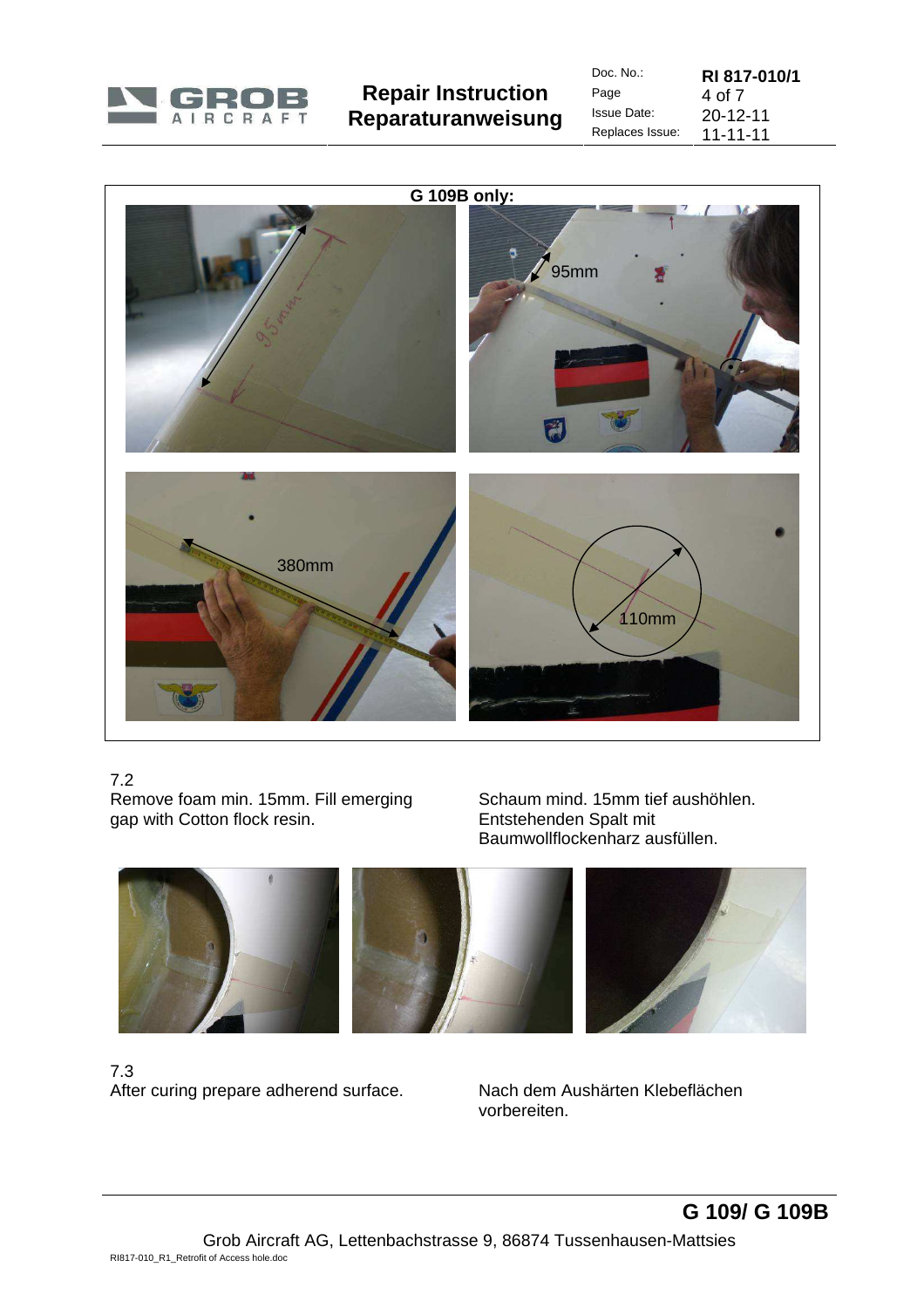

**Repair Instruction Reparaturanweisung**  Doc. No.: **RI 817-010/1**  Page 5 of 7<br>Issue Date: 20-12 **Issue Date:** 20-12-11<br>Replaces Issue: 11-11-11  $11 - 11 - 11$ 

7.4

Insert Ring. Note als and the set of the Ring einfädeln.

**Note:** A safety wire at the ring enables working without the risk of the ring falling into the fin. **Hinweis:** Sicherungsdraht am Ring ermöglicht ein Arbeiten ohne Gefahr, dass der Ring in die Flosse fällt.



7.5

Bond in Ring with cotton flock resin. The gap between Ring and shell shall be filled completely. Pull Ring into contour by means of the screws of the jig. Jig has to be aligned in span direction of Vertical Stabilizer with the slot at the bottom. Skim excess cotton flock resin

 Ring mit Baumwollflockenharz einkleben. Spalt zwischen Ring und Schale soll komplett ausgefüllt sein. Mit den Schrauben der Vorrichtung Ring auf Kontur ziehen. Vorrichtung ist in Spannweitenrichtung des SLW mit dem Schlitz des Ringes nach unten auszurichten. Überschüssiges Baumwollharz sauber verstreichen.

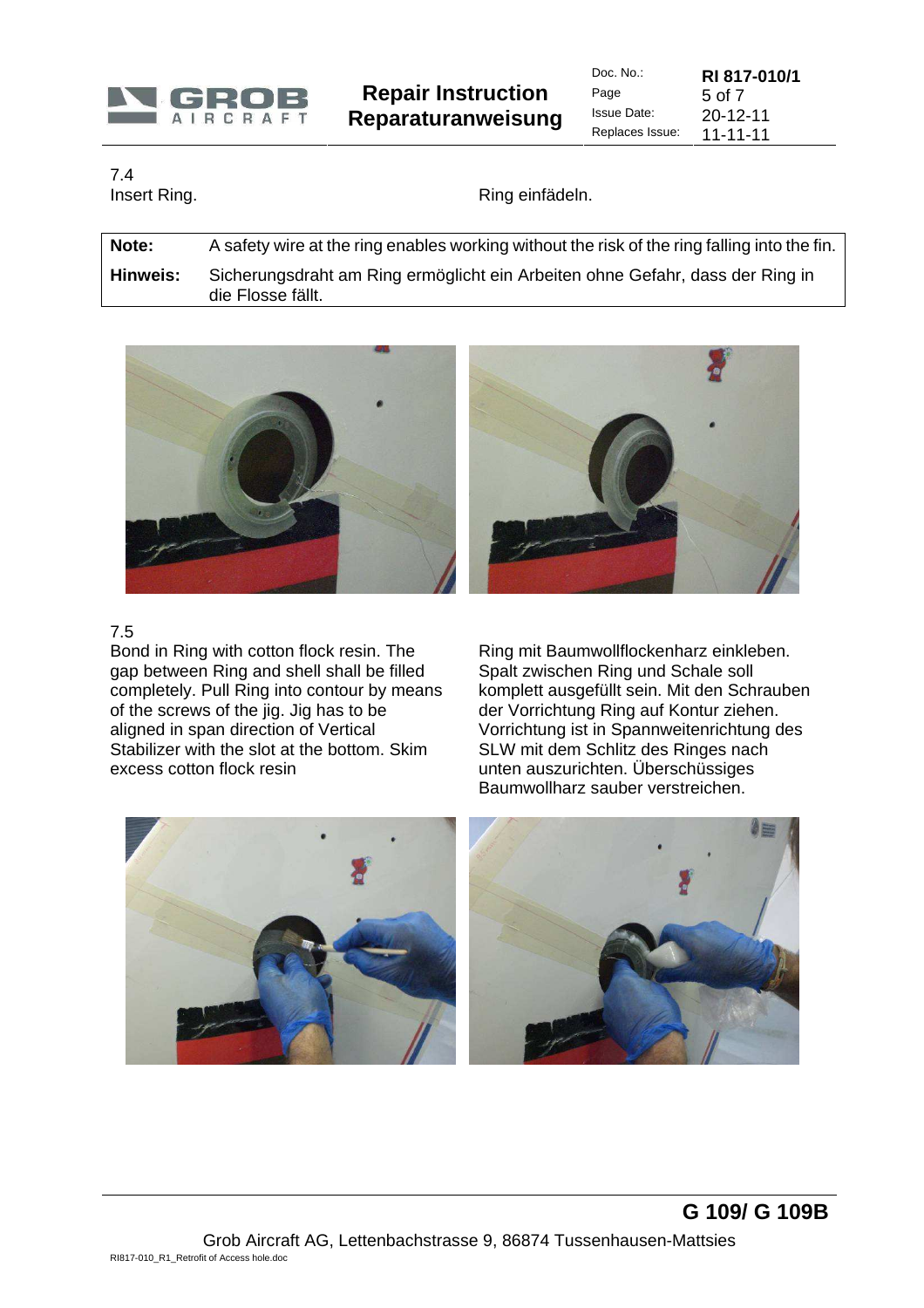

**Repair Instruction Reparaturanweisung** 

| Doc. $No.$ :       | RI 817-010/1  |
|--------------------|---------------|
| Page               | <u>6 იf 7</u> |
| <b>Issue Date:</b> | 20-12-11      |
| Replaces Issue:    | 11-11-11      |



### 7.6

As required, restore contour by grinding Ring and filling with putty.

#### 7.7

After curing temper the repair according to RI-GROB-001.

### 7.8

Paint according to AMM. Gemäß WHB lackieren.

#### 7.9

Attach Panel 109B-2992 (item 2 of List 9) with countersunk screws (item 3 of List 9).  Nach Bedarf Kontur durch Schleifen des Ringes oder Spachteln wiederherstellen

 Nach Aushärten Reparatur gemäß RI-GROB-001 tempern.

 Deckel 109B-2992 (Lfd.Nr. 2 aus Liste 9) mit Senkschrauben (Lfd.Nr. 3 aus Liste 9) befestigen.

# **8 Weight and CG / Gewicht und Schwerpunktlagen**

After the repair a weighing has to be performed.

 Nach Abschluss der Reparatur ist eine Wägung durchzuführen.